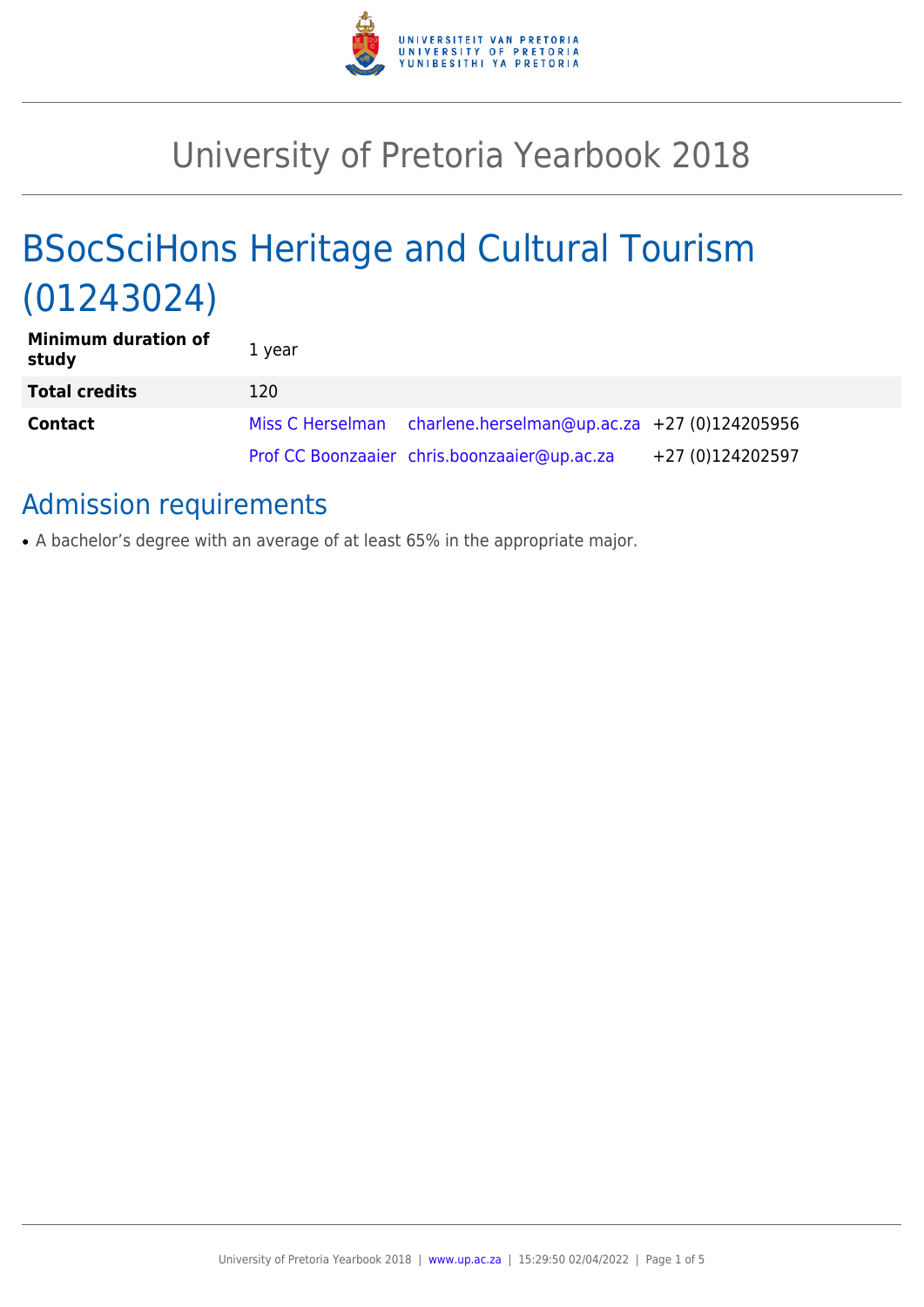

# Curriculum: Final year

# **Minimum credits: 120**

Elective Modules Select one module.

# **Core modules**

# **Trends in heritage and cultural tourism 752 (EFK 752)**

| <b>Module credits</b>         | 30.00                                              |
|-------------------------------|----------------------------------------------------|
| <b>Service modules</b>        | <b>Faculty of Economic and Management Sciences</b> |
| <b>Prerequisites</b>          | No prerequisites.                                  |
| <b>Contact time</b>           | 2 lectures per week                                |
| <b>Language of tuition</b>    | Module is presented in English                     |
| <b>Department</b>             | <b>Historical and Heritage Studies</b>             |
| <b>Period of presentation</b> | Year                                               |

### **Module content**

Development of the concept heritage and cultural tourism, fields of research, approaches, different research methods.

# **Tourism research and methodology 754 (EFK 754)**

| <b>Module credits</b>         | 20.00                                  |
|-------------------------------|----------------------------------------|
| <b>Prerequisites</b>          | No prerequisites.                      |
| <b>Contact time</b>           | 2 lectures per week                    |
| Language of tuition           | Module is presented in English         |
| <b>Department</b>             | <b>Historical and Heritage Studies</b> |
| <b>Period of presentation</b> | Semester 1                             |

#### **Module content**

Development of the concept heritage and cultural tourism, fields of research, approaches, different research methods.

# **Research report: Heritage and cultural tourism 757 (EFK 757)**

| <b>Module credits</b>         | 30.00                                       |
|-------------------------------|---------------------------------------------|
| <b>Prerequisites</b>          | No prerequisites.                           |
| Language of tuition           | Afrikaans and English are used in one class |
| <b>Department</b>             | <b>Historical and Heritage Studies</b>      |
| <b>Period of presentation</b> | Year                                        |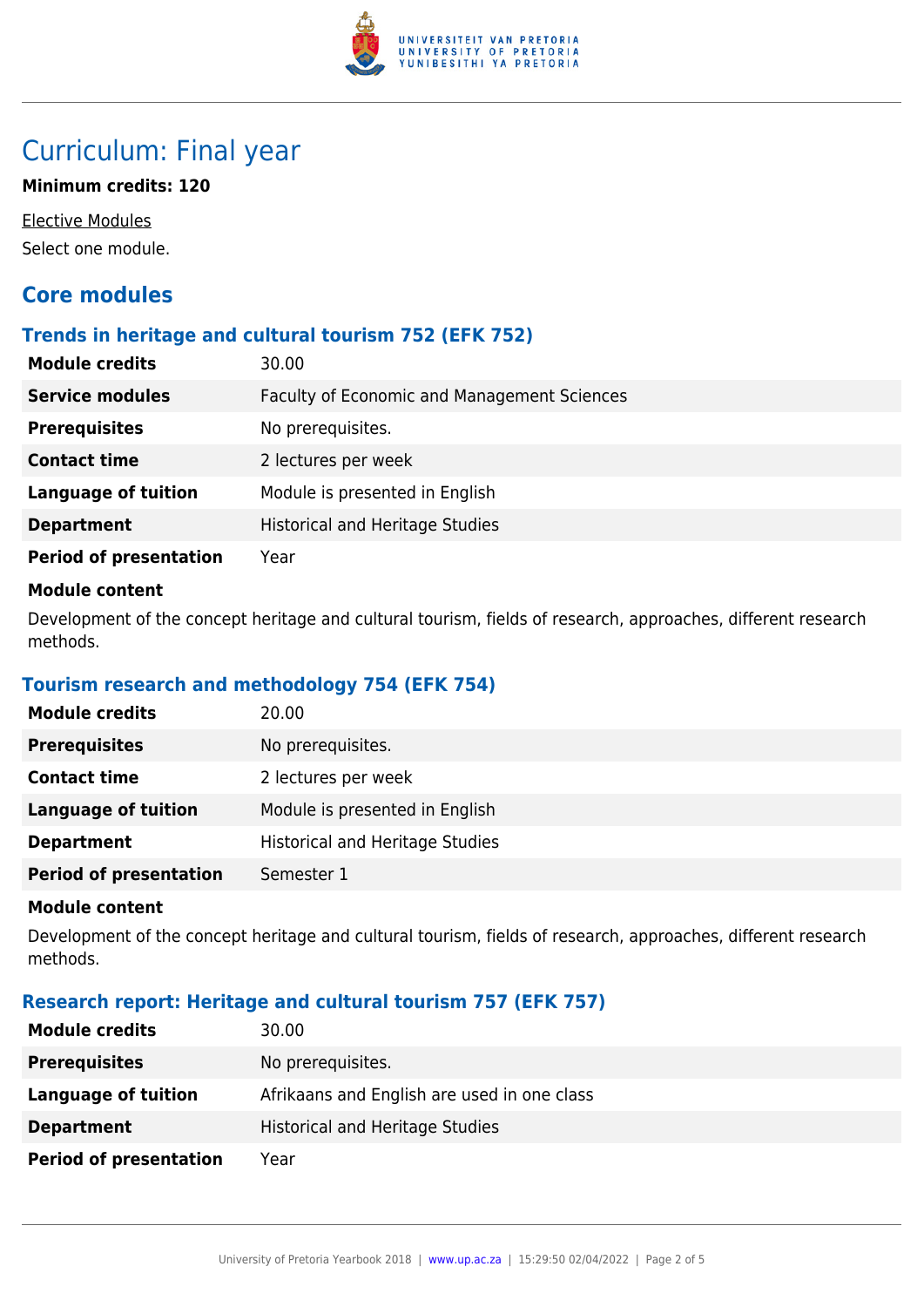

# **Module content**

A research report on an aspect of heritage and cultural tourism.

# **Cultural tourism 758 (EFK 758)**

| <b>Module credits</b>         | 20.00                          |
|-------------------------------|--------------------------------|
| <b>Prerequisites</b>          | No prerequisites.              |
| <b>Contact time</b>           | 2 lectures per week            |
| <b>Language of tuition</b>    | Module is presented in English |
| <b>Department</b>             | Anthropology and Archaeology   |
| <b>Period of presentation</b> | Semester 2                     |

#### **Module content**

Cultural-anthropological interest in tourism. Tourism and identity construction. Tourism as a form of pilgrimage, imperialism and globalisation. Tourism and sustainable development.

# **Elective modules**

# **Archaeology 751 (AGL 751)**

| <b>Module credits</b>         | 30.00                          |
|-------------------------------|--------------------------------|
| <b>Prerequisites</b>          | No prerequisites.              |
| <b>Contact time</b>           | 2 lectures per week            |
| Language of tuition           | Module is presented in English |
| <b>Department</b>             | Anthropology and Archaeology   |
| <b>Period of presentation</b> | Semester 1                     |

#### **Module content**

Advanced archaeological theory

In-depth, participative seminar-style examination of the function of archaeological theory and its development globally and in Africa. Covers cutting-edge theoretical developments such as landscape, gender and agency. Students will also be taught core-research skills to enhance critical thinking and evaluation.

# **Current issues in archaeology 753 (AGL 753)**

| <b>Module credits</b>         | 30.00                          |
|-------------------------------|--------------------------------|
| <b>Prerequisites</b>          | AGL 751                        |
| <b>Contact time</b>           | 2 lectures per week            |
| <b>Language of tuition</b>    | Module is presented in English |
| <b>Department</b>             | Anthropology and Archaeology   |
| <b>Period of presentation</b> | Semester 2                     |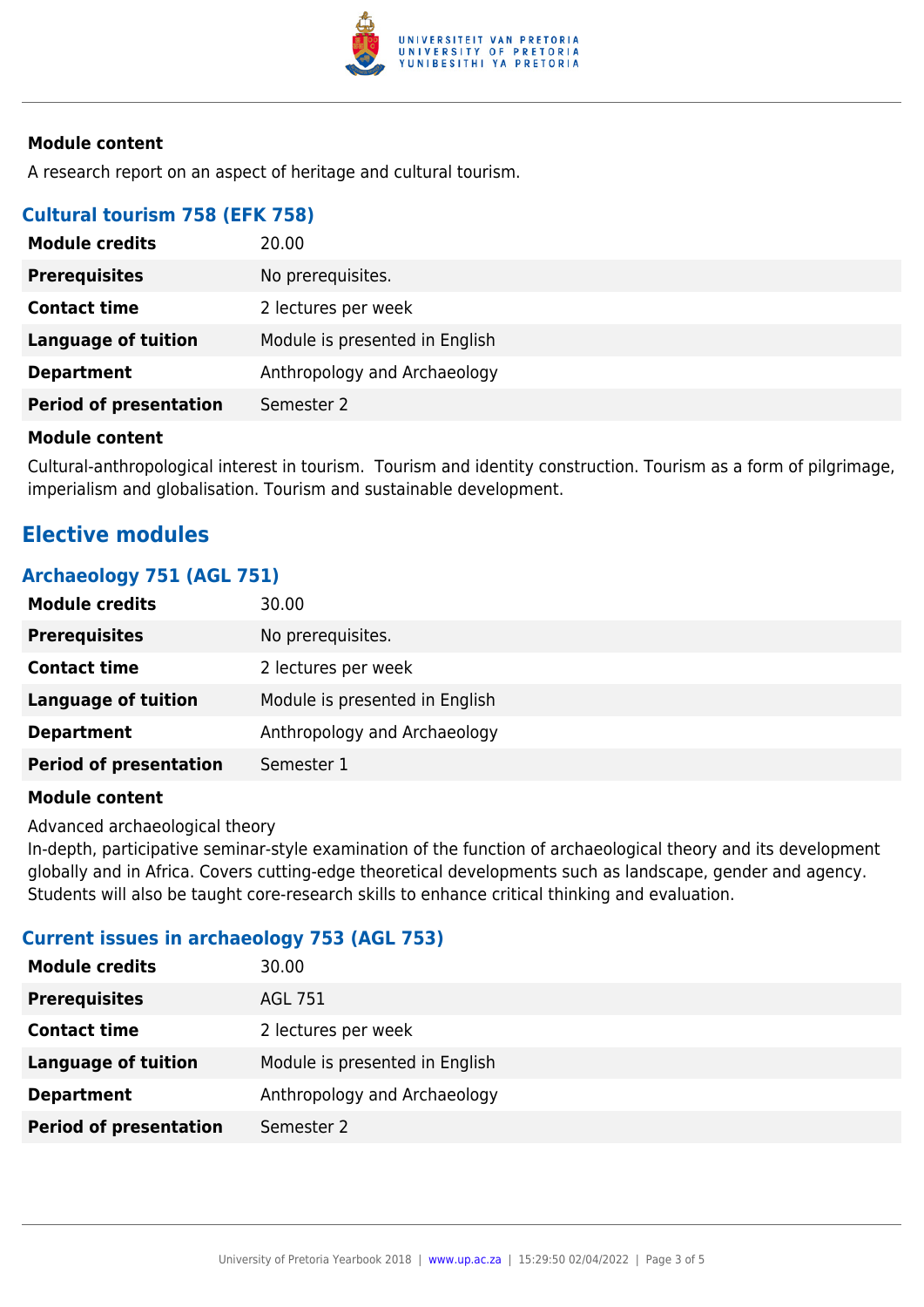

### **Module content**

This module will cover a range of contemporary issues in archaeology, ranging from the emergence of social complexity and state systems in southern Africa, to the understanding of material culture in the archaeological record. The module content is intended to be dynamic, reflecting contemporary trends and emerging issues, whilst being anchored in the core research themes and specialities of the Department.

# **Politics of identity 756 (APL 756)**

| <b>Module credits</b>         | 20.00                                                 |
|-------------------------------|-------------------------------------------------------|
| <b>Prerequisites</b>          | No prerequisites.                                     |
| <b>Contact time</b>           | 1 other contact session per week, 2 lectures per week |
| <b>Language of tuition</b>    | Module is presented in English                        |
| <b>Department</b>             | Anthropology and Archaeology                          |
| <b>Period of presentation</b> | Quarter 1 or 2 or 3 or 4                              |
|                               |                                                       |

#### **Module content**

Globalisation and localisation. Multiculturalism and its multiple meanings. Politics of identity in the postmodern age of neo-liberal capitalism.

# **Contemporary ethnography 761 (APL 761)**

| <b>Module credits</b>         | 20.00                                                 |
|-------------------------------|-------------------------------------------------------|
| <b>Prerequisites</b>          | No prerequisites.                                     |
| <b>Contact time</b>           | 1 other contact session per week, 2 lectures per week |
| Language of tuition           | Module is presented in English                        |
| <b>Department</b>             | Anthropology and Archaeology                          |
| <b>Period of presentation</b> | Quarter 1 or 2 or 3 or 4                              |

#### **Module content**

The production of ethnographic texts, reflexivity in ethnographic writing, postmodernism, contemporary concerns about ethnographic texts and the "crisis of representation". A critical reading of three recent ethnographies.

# **South African history 704 (GES 704)**

| <b>Module credits</b><br>20.00                               |  |
|--------------------------------------------------------------|--|
| <b>Prerequisites</b><br>No prerequisites.                    |  |
| <b>Contact time</b><br>2 lectures per week                   |  |
| Module is presented in English<br><b>Language of tuition</b> |  |
| <b>Historical and Heritage Studies</b><br><b>Department</b>  |  |
| <b>Period of presentation</b><br>Semester 2                  |  |